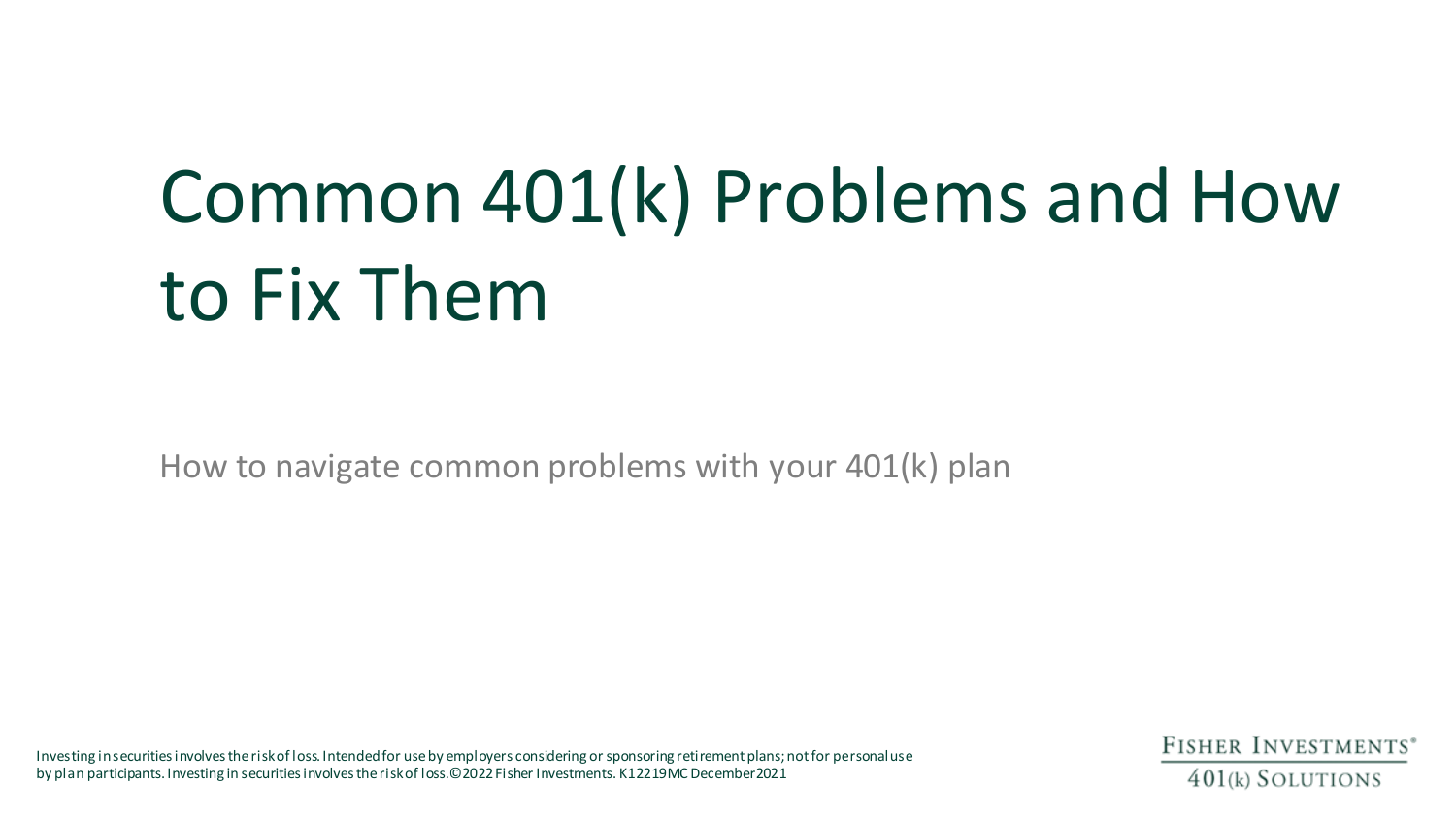### What we'll cover

- 1. 401(k) Scorecard
- 2. Common 401(k) Problems
- 3. How to fix them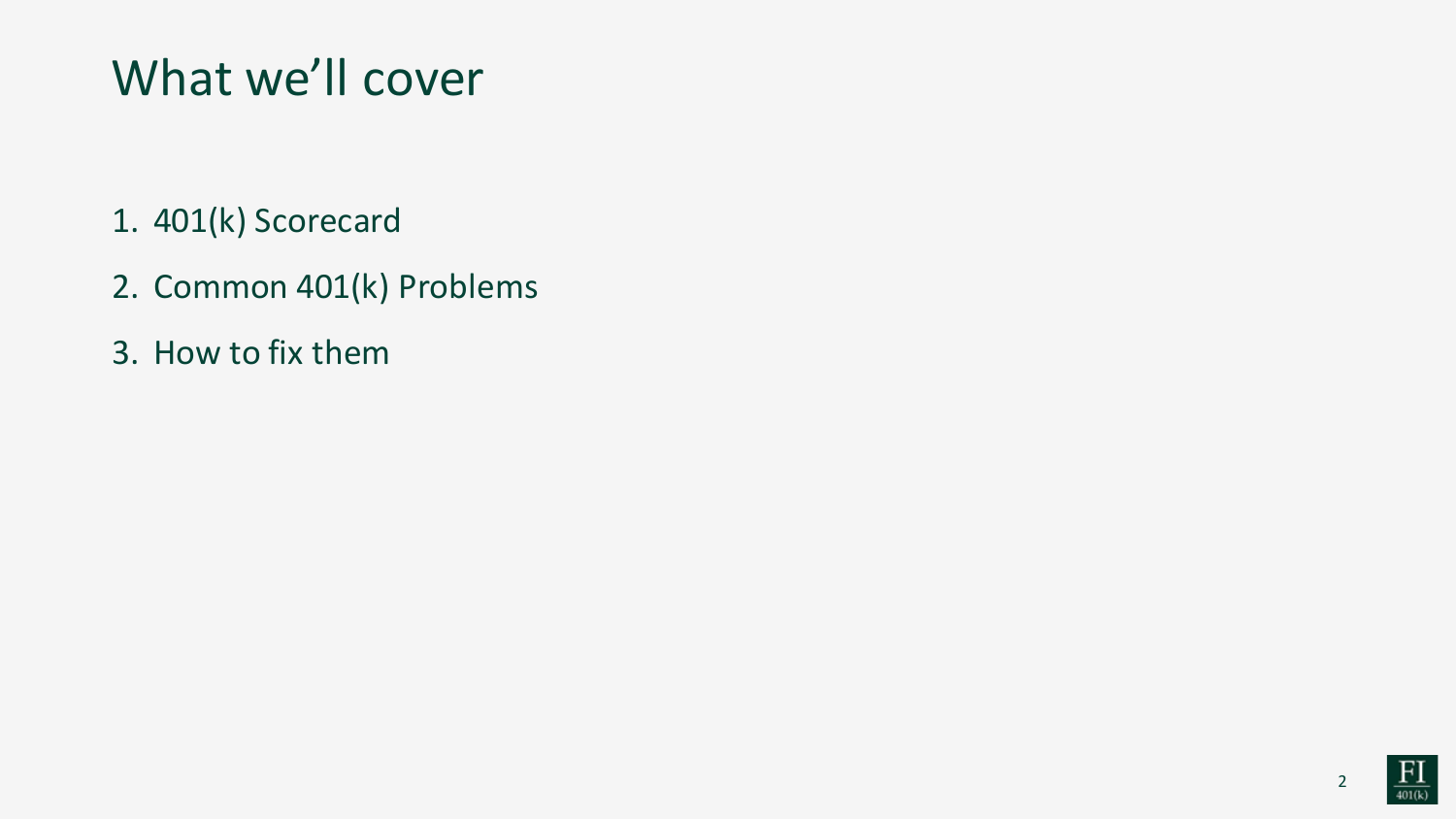### Download your free 401(k) Scorecard



#### Preview a sample report 1

#### GET YOUR FREE PERSONALIZED 401(K) SCORECARD

Find out how your business's 401(k) stacks up against industry peers by requesting your free personalized 401(k) scorecard.

| <b>State</b>                 |  | Company Name |  |  |
|------------------------------|--|--------------|--|--|
|                              |  |              |  |  |
| Get my free 401(k) scorecard |  |              |  |  |
|                              |  |              |  |  |

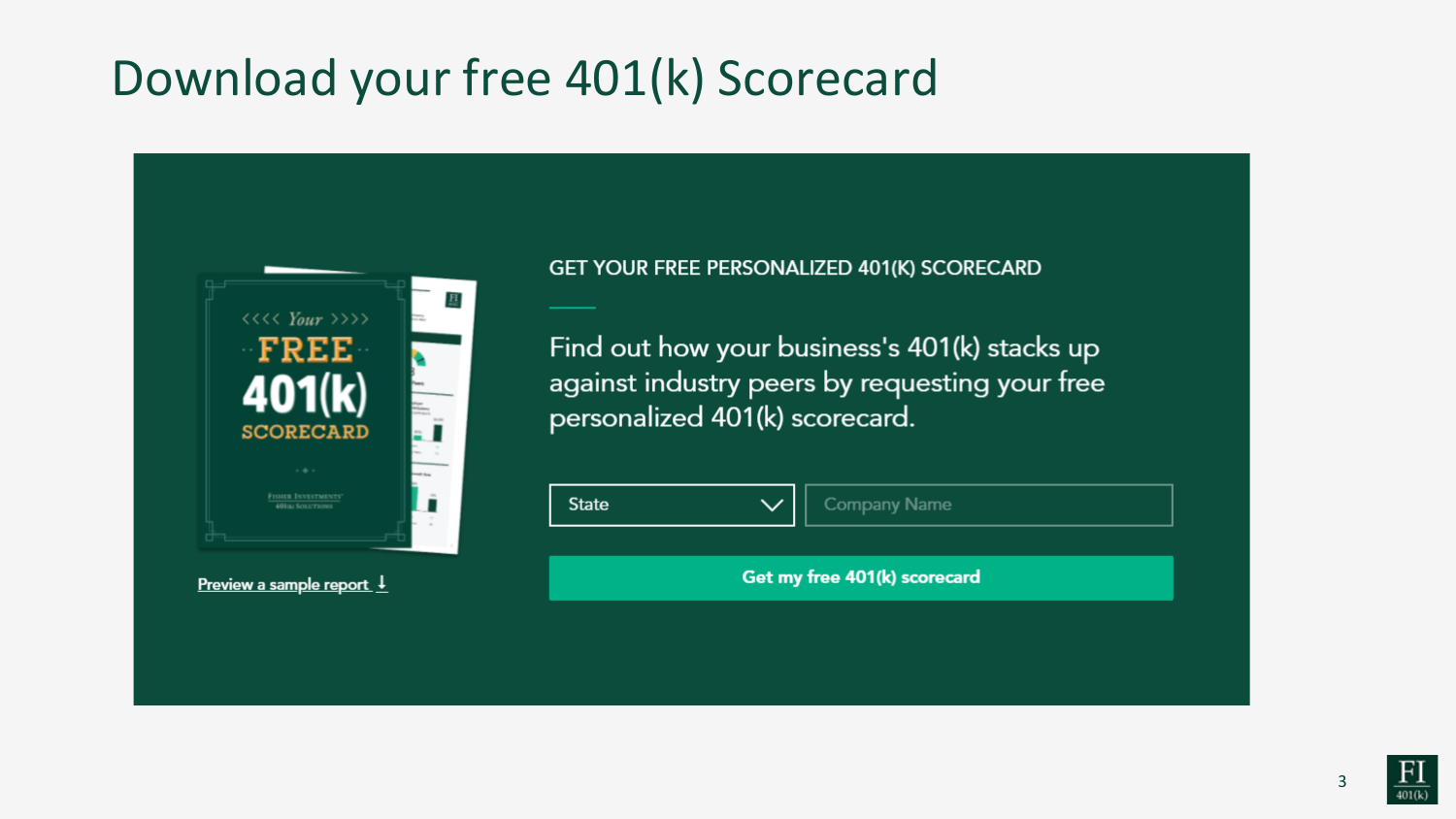### 401(k) Scorecard: How does your plan stack up?

[Download your free personalized 401\(k\) Scorecard t](https://resources.fisher401k.com/scorecard)o see how your plan compares to industry peers.



#### Scorecard includes:

- 1. Your overall plan score
- 2. Performance on key plan metrics vs industry peers:
	- Participation Rate
	- Contribution Rate
	- Assets per Participant
	- Rate of Return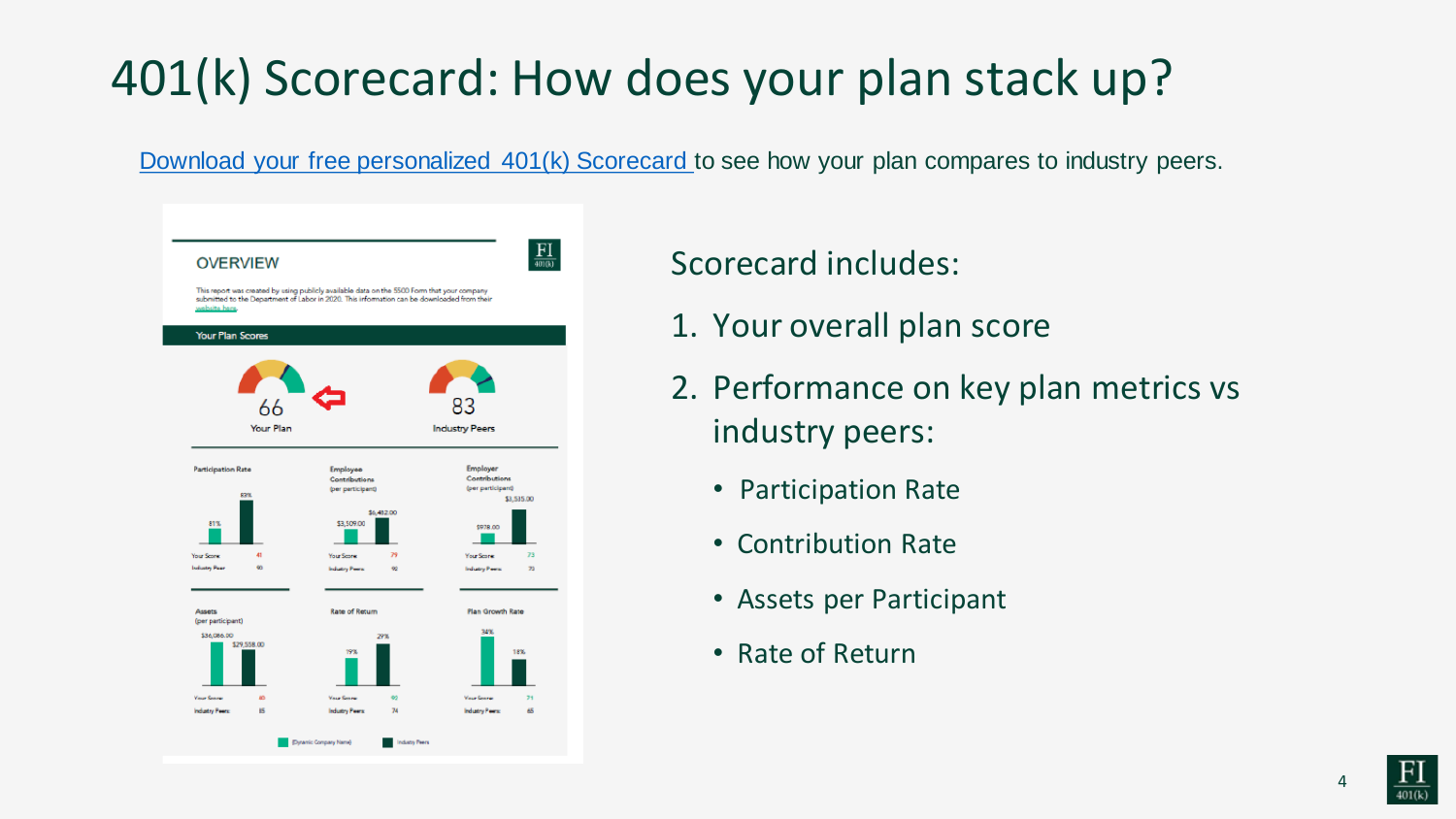#### 401(k) Plan Checklist

#### [Download your free 401\(k\) Plan Checklist t](https://resources.fisher401k.com/401k-Plan-Checklist)o review opportunities to improve your plan.

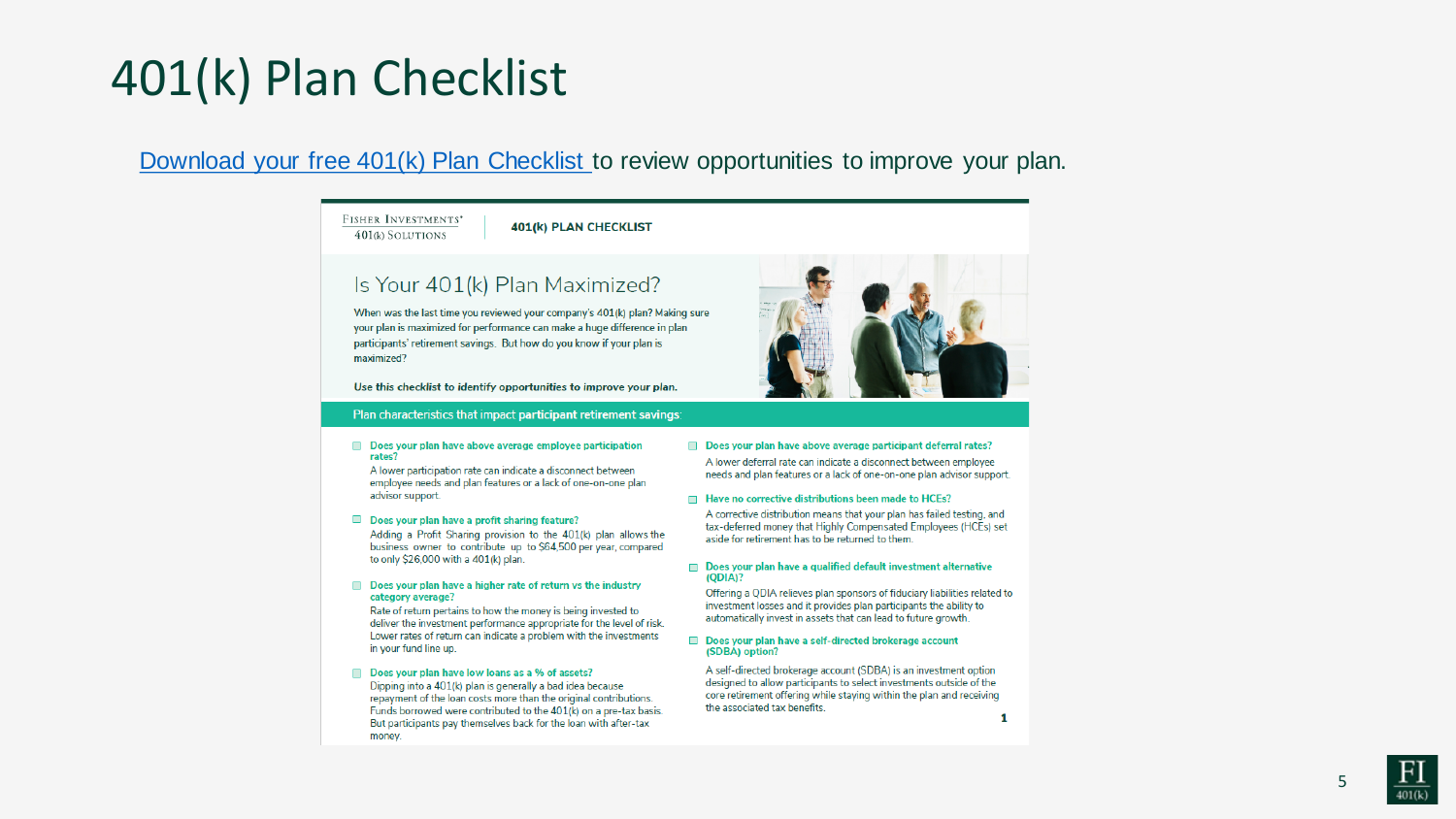### 1. Poor Plan Health Metrics

**Does your plan have lower participation and contribution rates?**

Industry Average Plan Participation Rate:

Industry Average Plan Contribution Rate:

**~60%**



| <b>Why This Matters</b> | Can prevent high earners from contributing<br>$\bullet$<br>Prohibits owners from getting their full tax deduction<br>$\bullet$<br>Employees aren't on track to retire<br>$\bullet$ |
|-------------------------|------------------------------------------------------------------------------------------------------------------------------------------------------------------------------------|
| <b>How to Fix It</b>    | The right plan design<br>Proactive employee education provided by a proactive plan<br><b>C</b><br>advisor                                                                          |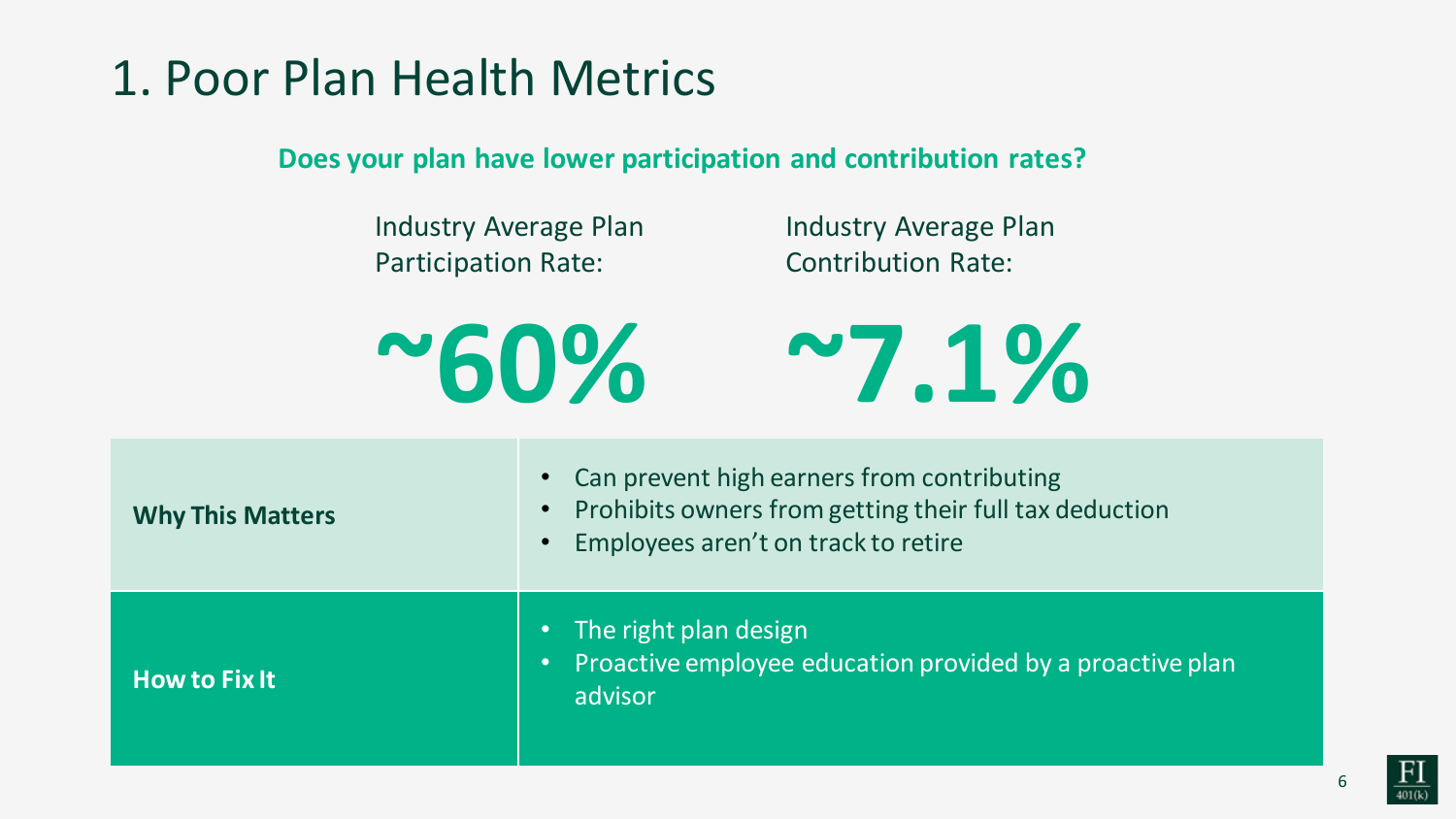### 2. Complex Fee Structure

#### **Does your Plan Advisor participate in revenue sharing?**

Providers who revenue share create a complicated system with many conflicts of interest.



#### **Why this matters:**

Sponsor can't tell if fees are reasonable if they don't understand who gets paid and how much.

#### **How to fix it:**

- Use providers who don't revenue share or have conflicts of interest
- Benchmark your plan
- Change to a fee only plan advisor

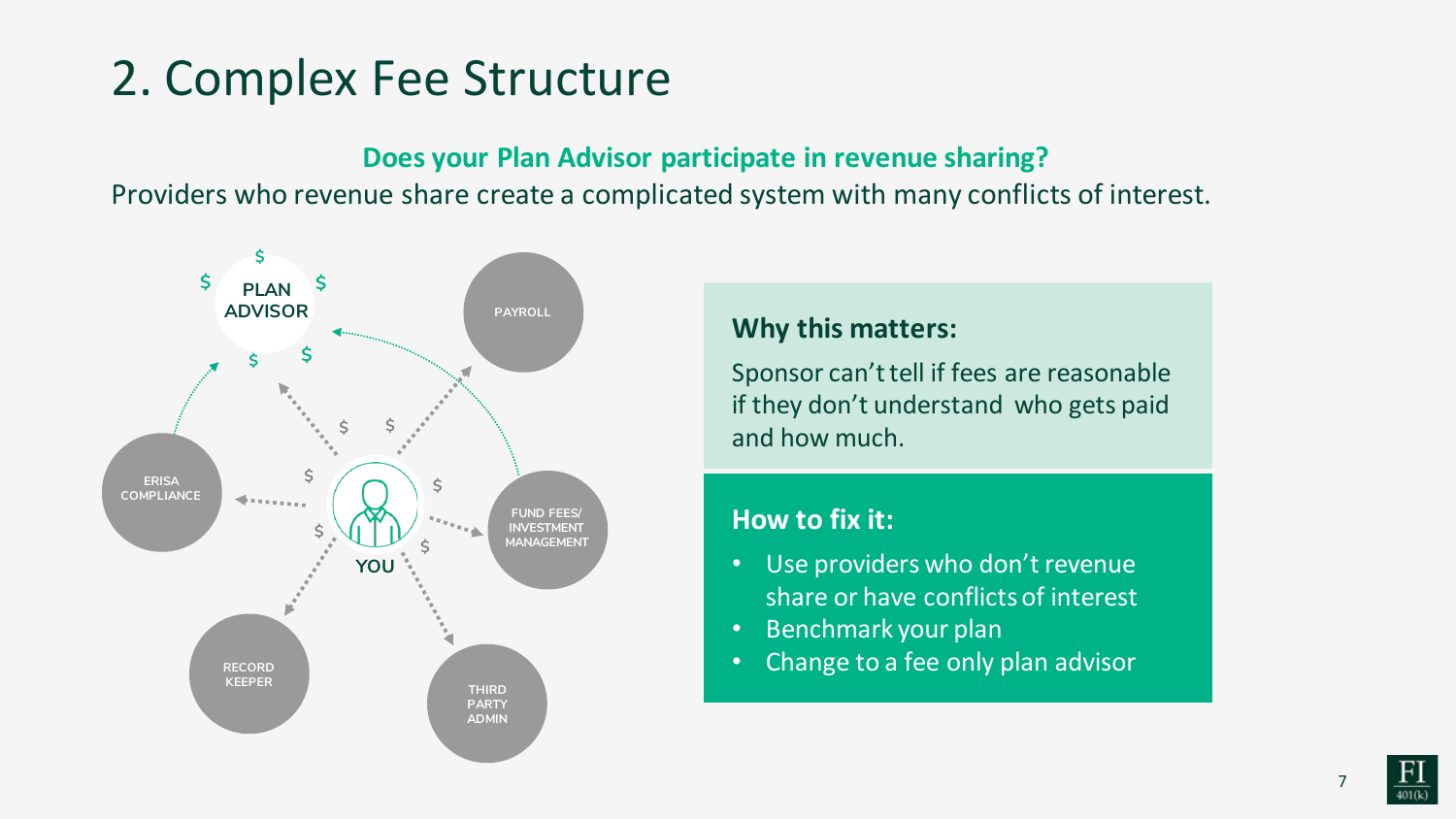### 3. Employees Go to HR or Recordkeeper for Plan Help

**Do your employees go to HR or the Recordkeeper for help?**

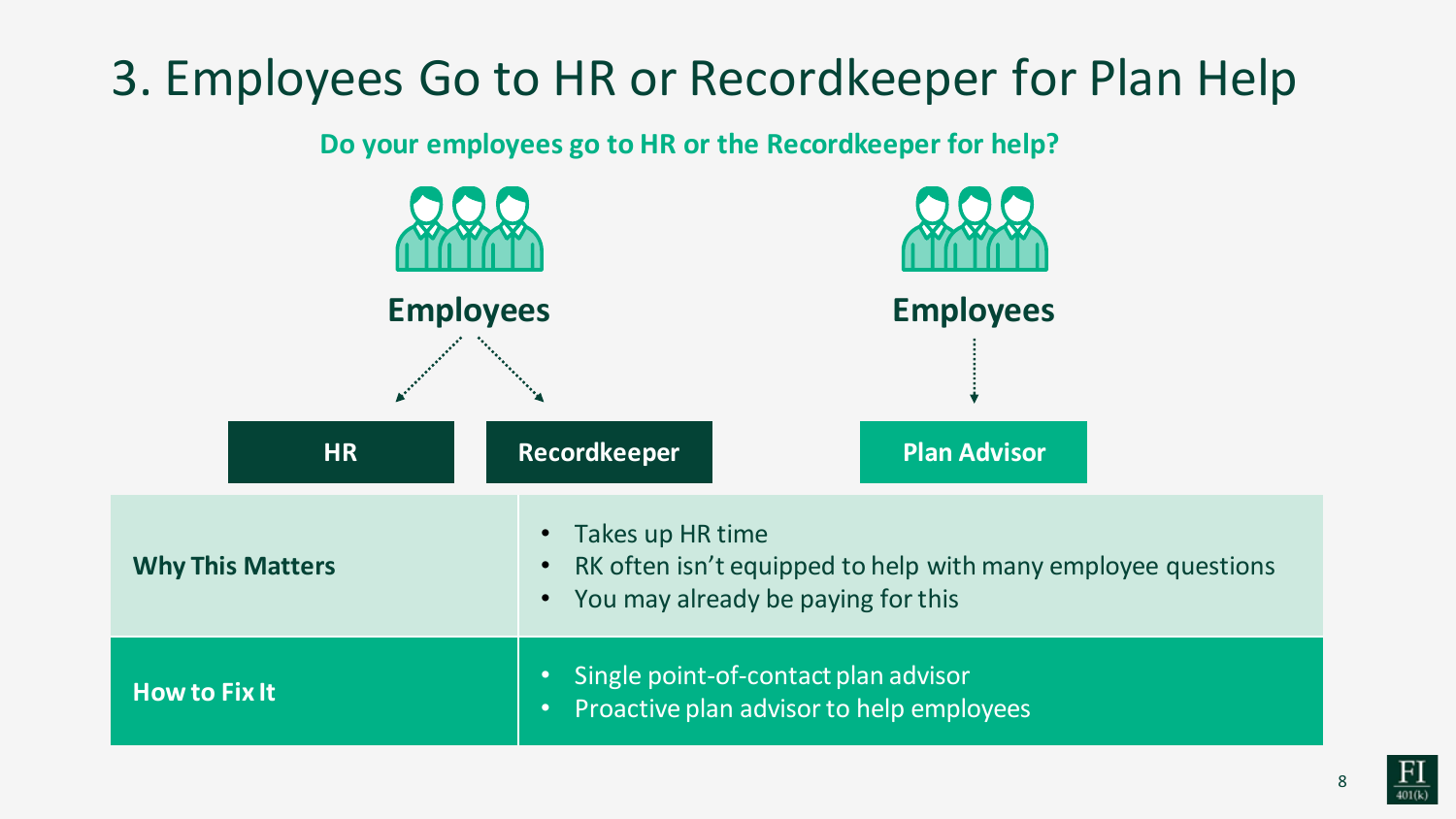### 4. Former Employees with a Plan Balance



**Does your plan have many former employees with a balance?**

Once a plan has 120 or more participants, ERISA requires independent audits annually.

This requirement remains in effect as long as the plan has 100 or more participants in subsequent years.

| <b>Why This Matters</b>                                     | • Can cause unnecessary audit $(\sim $10k/yr)$<br>Admin burden to the plan<br>Must pay TPA and RK cost<br>$\bullet$ |
|-------------------------------------------------------------|---------------------------------------------------------------------------------------------------------------------|
| $\overline{\mathsf{How}}$ to Fix It $\overline{\mathsf{H}}$ | Plan Advisor to help manage former employees with a balance<br>O                                                    |

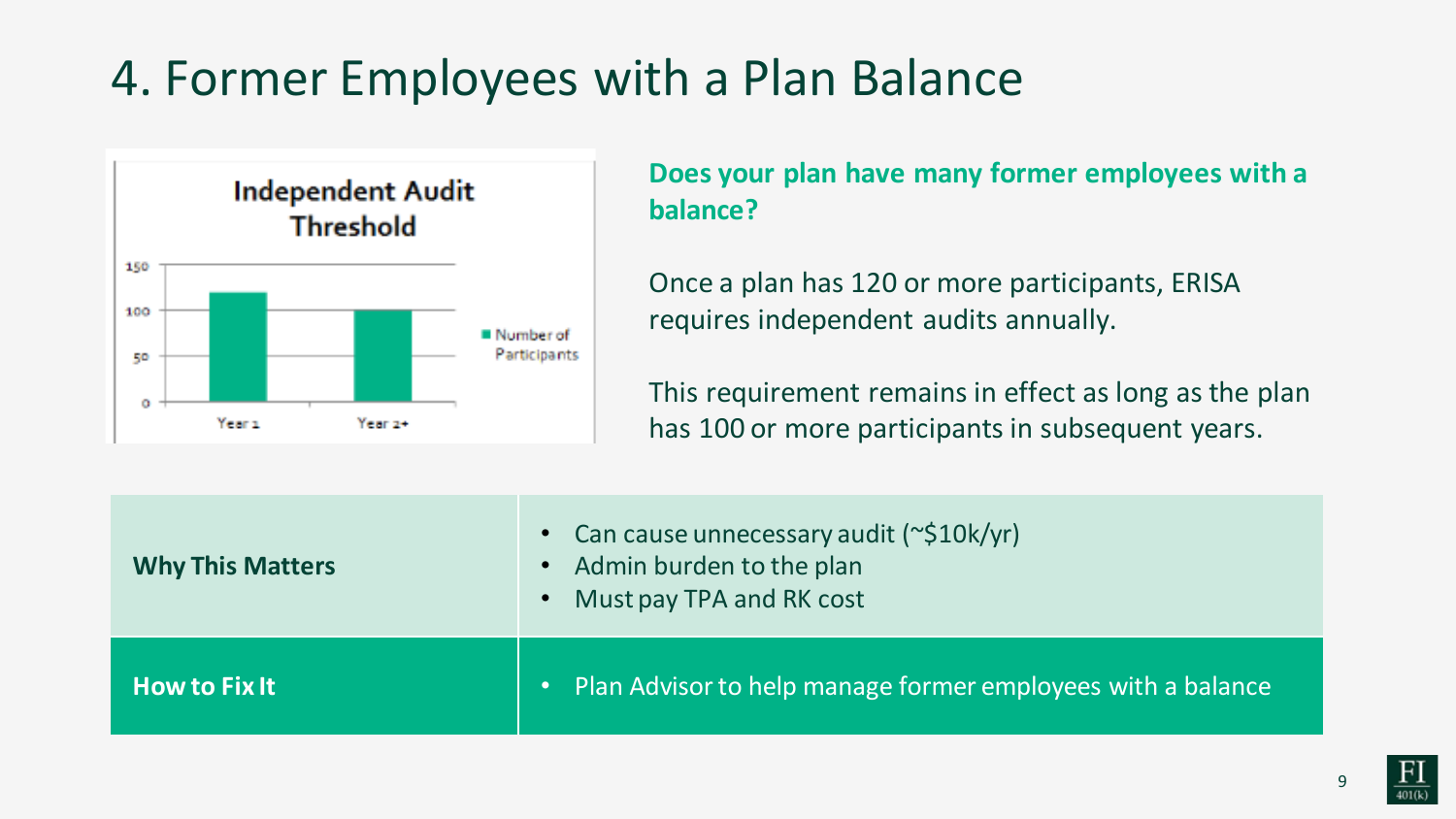### 5. Lower rate of return

#### Rate of Return



**Does your plan have a lower rate of return vs the industry average?**

Rate of return pertains to how the money is being invested to deliver the investment performance appropriate for the level of risk.

Lower rates of return can indicate a problem with the investments in your fund lineup.

| <b>Why This Matters</b> | Lower investment performance can have a huge impact on<br>$\bullet$<br>retirement savings                        |
|-------------------------|------------------------------------------------------------------------------------------------------------------|
| <b>How to Fix It</b>    | Request an investment analysis from Fisher to identify<br>$\bullet$<br>opportunities to improve your fund lineup |